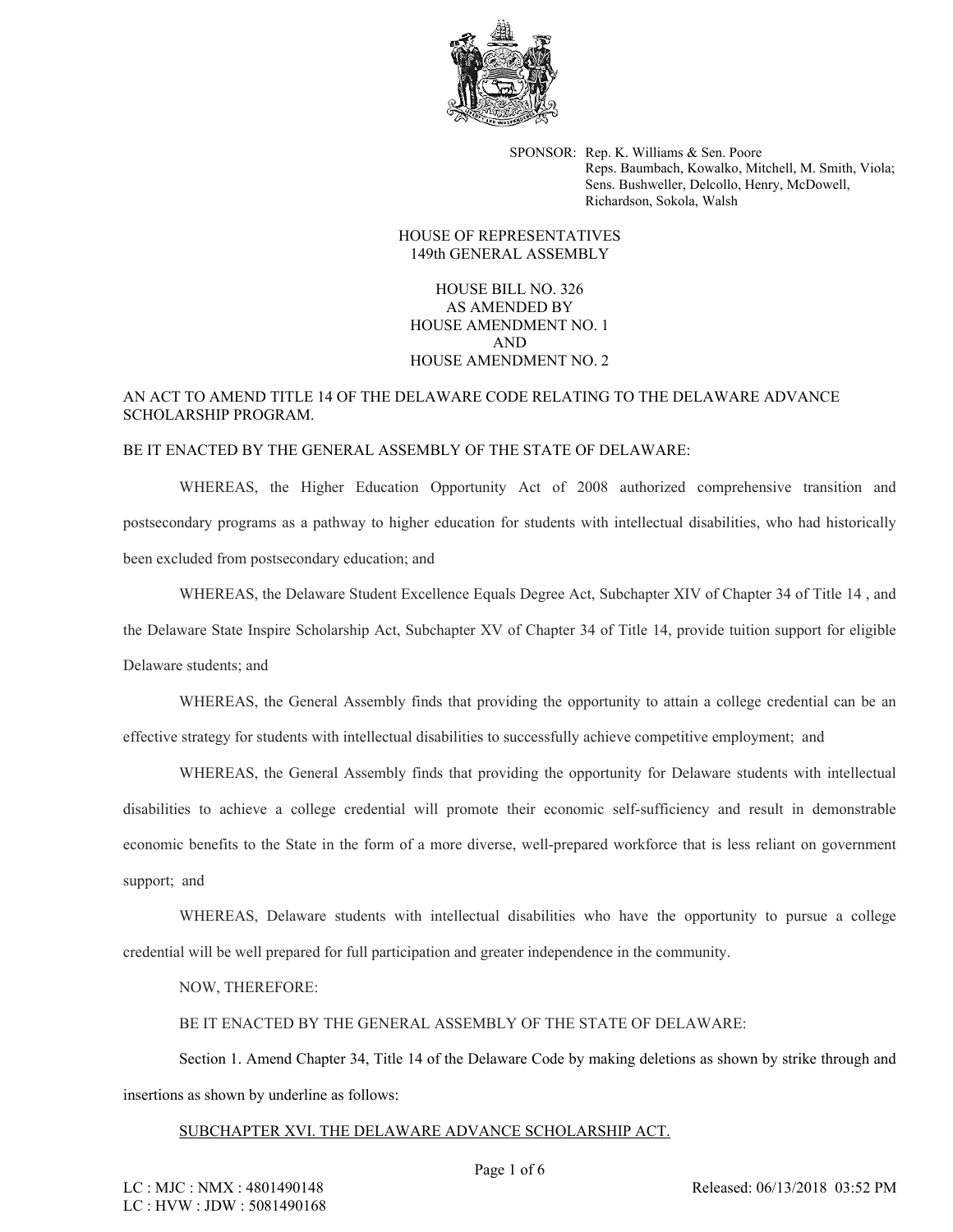## § 3421A. Purpose.

Under this subchapter, qualified, state-resident students with intellectual disabilities are eligible for grants to pay tuition at institutions of higher education in this State to pursue studies leading to a recognized credential. It is the intent and purpose of the General Assembly, through this subchapter, to help ensure that students with intellectual disabilities in this State have the same opportunities as their peers without disabilities to excel academically and pursue higher education regardless of financial circumstances. Therefore, payments under this program are grants, not loans.

§ 3422A. Definitions.

As used in this subchapter:

(1) "Academic year" means the 3 consecutive academic semesters beginning with the fall semester.

(2) "Full-time" means a minimum of 24 credit hours or 300 clock hours in each academic year.

(3) "CTP Program" means a federally-approved comprehensive transition and postsecondary program, under 34 CFR § 668.232, for students with intellectual disabilities that leads to a degree, certificate, non-degree, or noncertificate credential that, in accordance with 34 CFR § 668.231, meets all of the following:

a. Is offered by a participating institution.

b. Is delivered to students physically attending the institution.

c. Is designed to support students with intellectual disabilities who are seeking to continue academic,

career and technical, and independent living instruction at an institution of higher education in order to prepare for gainful employment.

d. Includes an advising and curriculum structure.

e. Requires students with intellectual disabilities to have at least one-half of their participation in the

program, as determined by the institution, focus on academic components through 1 or more of the following activities:

1. Taking credit-bearing courses with students without disabilities.

2. Auditing or otherwise participating in courses with students without disabilities for which the student does not receive regular academic credit.

3. Taking non-credit-bearing, non-degree courses with students without disabilities.

4. Participating in internships or work-based training in settings with individuals without disabilities.

f. Provides students with intellectual disabilities opportunities to participate in coursework and other

activities with students without disabilities.

(4) "Institution" means a state-funded institution of higher education in this State that offers a CTP Program.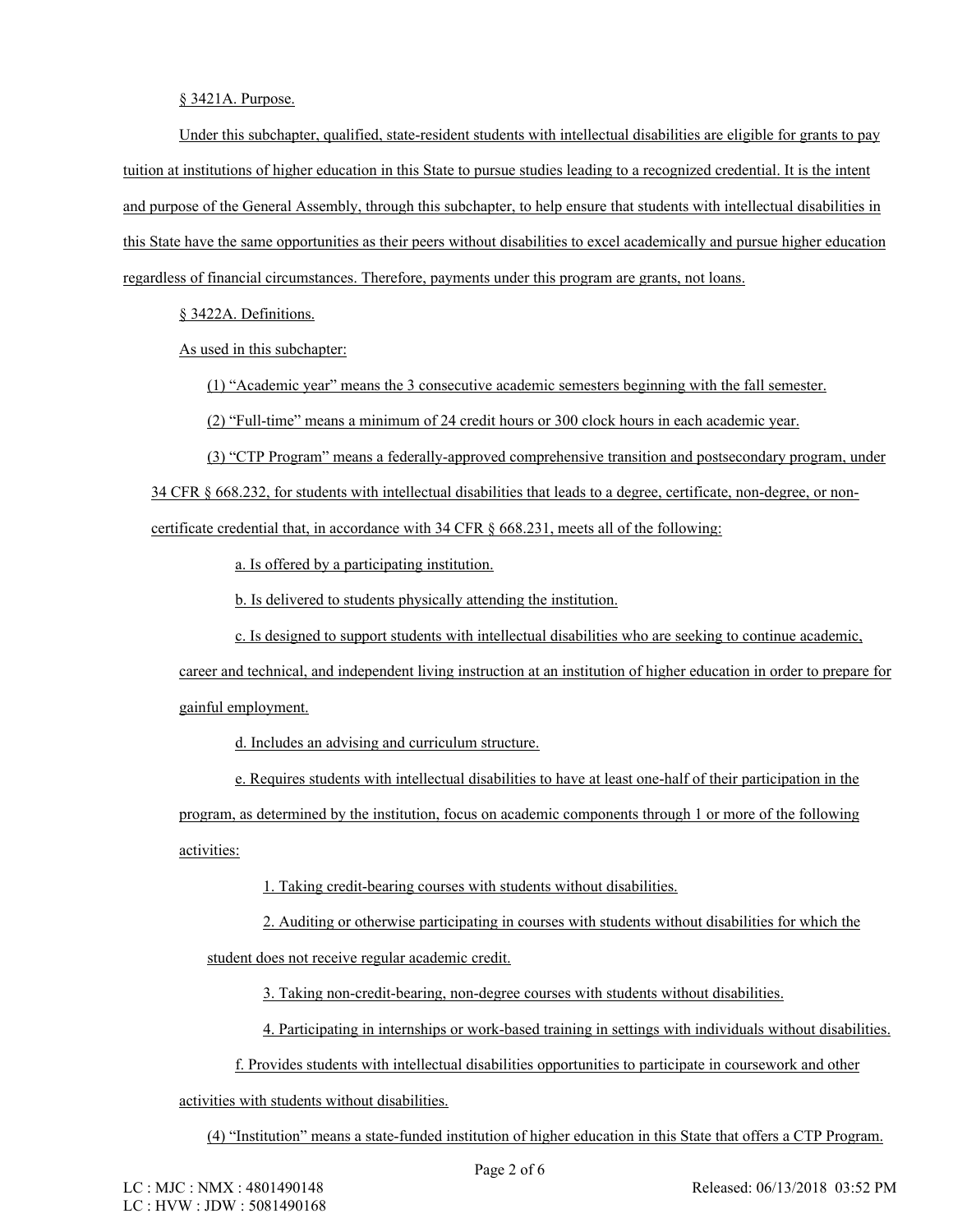(5) "Student with an intellectual disability" means a student with a cognitive impairment characterized by significant limitations in cognitive functioning and adaptive behavior as expressed in conceptual, social, and practical adaptive skills who meets 1 or both of the following:

a. Is currently, or was formerly, eligible for special education and related services under the Individuals with Disabilities Education Act (IDEA), including a student who was determined eligible for special education or related services under the IDEA but was home-schooled or attended private school.

b. Is eligible for services from the Division of Developmental Disabilities Services.

(6) "Tuition" means costs associated with coursework and CTP Program-related fees.

§ 3423A. Delaware Advance Scholarship Program; establishment; administration; report.

(a) This subchapter establishes the Delaware Advance Scholarship Program.

(b) An institution at which a student is enrolled or has sought admission shall administer this subchapter for the institution.

(c) An institution under subsection (b) of this section shall adopt rules and regulations as it deems necessary and proper for the administration of this subchapter.

(1) The institution may include in its rules and regulations an appeals process to grant exceptions to the eligibility requirements set forth in § 3424A of this title for applicants who are unable to attend classes in the fall semester immediately after graduation from high school due to a documented medical or mental condition.

 $(2)a$ . If an institution adopts an appeals process under paragraph  $(c)(1)$  of this section, the institution may offer an admission deferral of up to 1 calendar year in duration to a student who seeks to defers admission due to a documented medical or mental condition.

b. An institution may grant a student who was offered an admission deferral under paragraph  $(c)(2)a$ . of this section an additional admission deferral of up to 1 calendar year in duration if the student seeks the additional deferral due to a documented medical or mental condition.

(d) An institution shall annually report to the Controller General the number of students enrolled in the Delaware Advance Scholarship Program and the total amount of expenditures made under this subchapter.

§ 3424A. Initial eligibility.

(a) A student must meet all of the following to be eligible to participate in the Delaware Advance Scholarship Program and to qualify for a grant to pay tuition by the State under this subchapter for the first semester or other academic unit of post-secondary enrollment at an institution:

(1) Be under 25 years of age.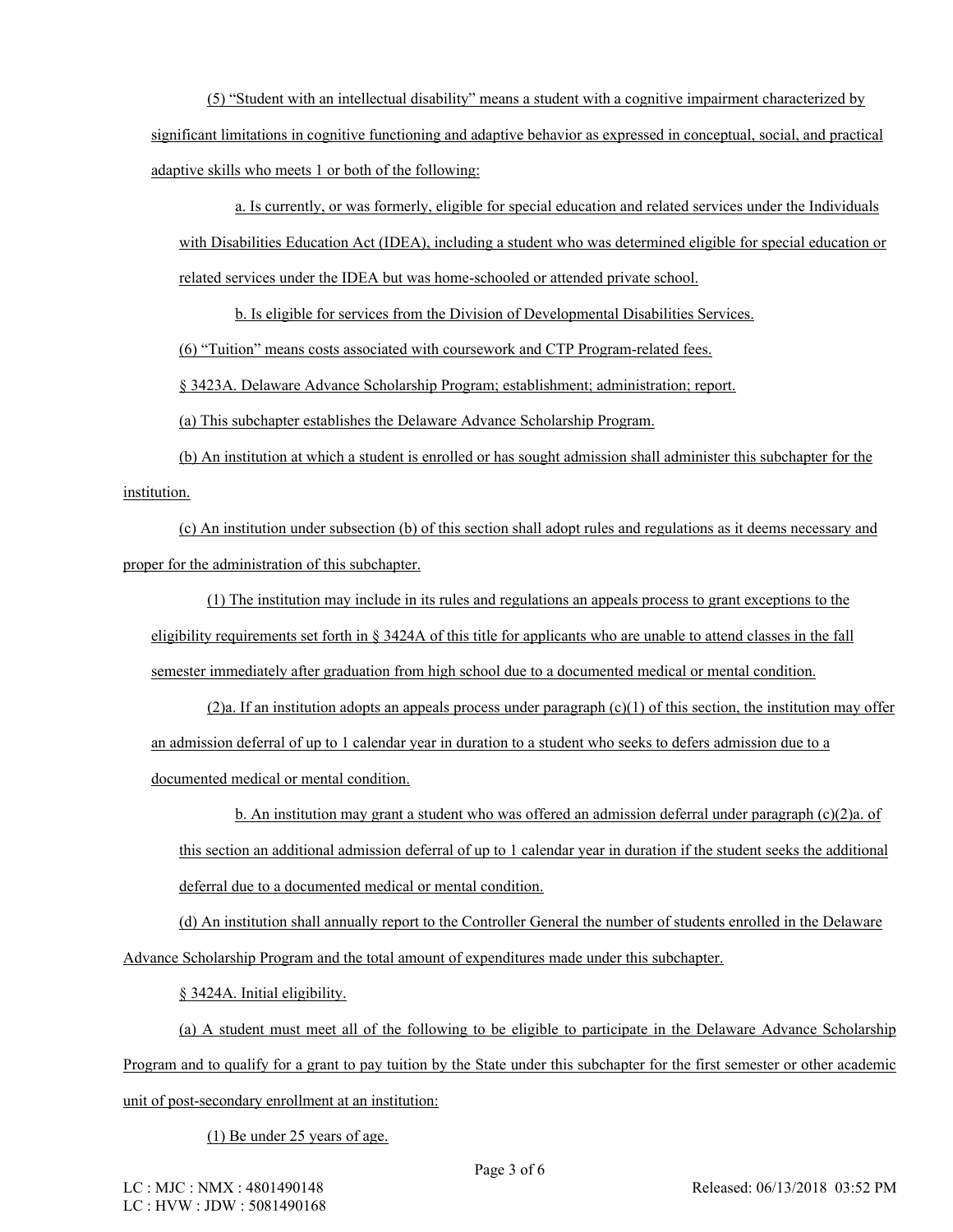(2) Be a student with an intellectual disability.

(3) Meet the state residency requirements in the institution's residency policy.

(4) Be enrolled at the institution on a full-time, credential-seeking basis or be seeking a credential through the institution's academic accommodation policy.

(5) Not have a felony conviction. The student must certify this fact. If the student is unable to so certify, whether due to minority or disability, the student's parent, legal guardian, or relative caregiver shall make this certification on the student's behalf.

(6) Have applied for all appropriate forms of financial aid for which the student is eligible including the Federal Pell Grant, financial aid programs administered by the Delaware Higher Education Office, and financial aid programs administered by the institution, and have accepted all such financial assistance offered or awarded to the student, except for loans.

(7) Have graduated from a public or nonpublic high school in this State with a certificate of completion or diploma as indicated on the student's official high school transcript.

(8) Meet the institution's admission standards.

(9) Be admitted and attend classes at the institution no later than 2 years after the student's completion of high school.

(b) An institution shall create and implement its own equivalency standards for paragraphs  $(a)(7)$  and  $(a)(9)$  of this section in establishing eligibility of home-schooled students of this State for grants under this subchapter.

(c) Notwithstanding other provisions of this subchapter, the provisions of paragraphs (a)(7) and (a)(9) of this section do not apply to any of the following:

(1) A student who is a resident of this State and who acquired an intellectual disability within the developmental period between the ages of 18 and 21.

(2) A student who has lived in foster care under the jurisdiction of the Department of Services for Children, Youth, and Their Families at any point between the ages of 16 and 18, whether placed within this State or outside the State.

§ 3425A. Grant awards.

(a) An institution shall establish and implement its own procedures to award grants to students who meet the eligibility requirements of this subchapter, subject to appropriations for such purpose.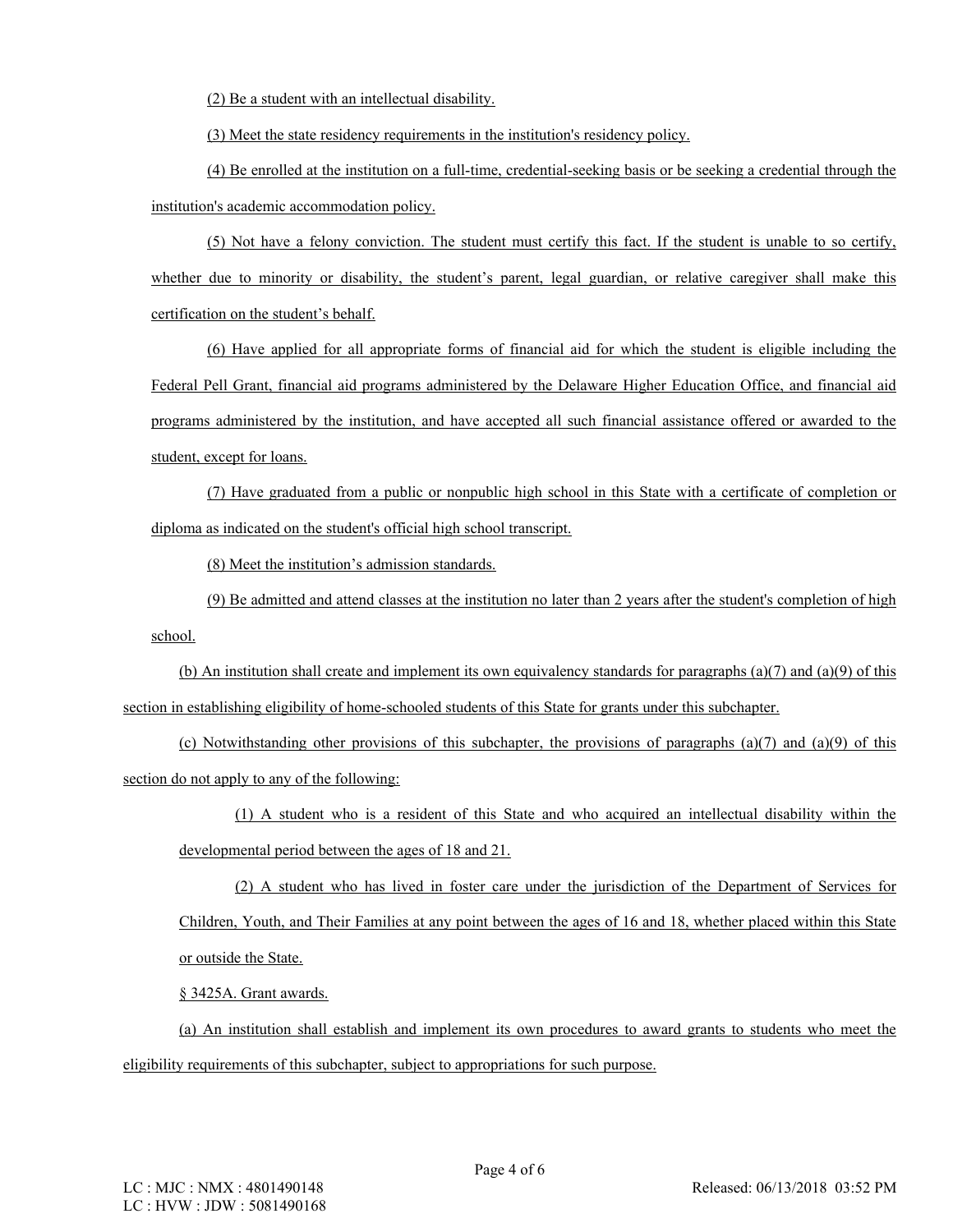(b)(1) An institution's procedures under subsection (a) of this section must include a procedure to determine priority among students if the amount of grants requested by students who meet the eligibility requirements of this subchapter exceeds the appropriation.

(2) An institution's procedure under paragraph (b)(1) of this section may include consideration of financial need and academic achievement.

(c) An institution's grant awards may not exceed the available appropriation for each fiscal year.

(d) Beginning with the 2018 through 2019 academic year, an institution shall disburse its grant awards as follows:

(1) A student who meets the eligibility requirements of this subchapter and who is not receiving any other financial assistance specifically designated for tuition and other regularly assessed fees, not including loans, may receive a grant equal to the full amount of tuition charged by the institution.

(2) A student who meets the eligibility requirements of this subchapter and who is receiving other financial assistance specifically designated for tuition and other regularly assessed fees may receive a grant in the amount of the difference between the amount of tuition charged by the institution and the amount of the other financial assistance available to the student.

(3)a. If a student meets the eligibility requirements of this subchapter, an institution may renew a grant made under this subchapter.

b. Notwithstanding paragraph  $(d)(3)a$ , of this section, the total amount of grants awarded under this subchapter to a student over the course of a student's education may not exceed the total amount of grants awarded to a student under Subchapter XIV, Chapter 34 of this title over the course of that student's education.

(e) If, as a result of applying for federal and state student financial aid, or through other means, it becomes apparent that deliberate fraud was involved in the application process, the institution may reevaluate the student's eligibility for grant assistance, and may withdraw a grant award. The State may recover a grant award made as the result of deliberate fraud through an action at law.

(f) A student may not use grants awarded under this subchapter for courses or other post-secondary units repeated or taken in excess of the requirements for completion of the program credential.

§ 3426A. Maintaining eligibility.

(a) A student must meet all of the following to maintain eligibility for grants under this subchapter once enrolled at an institution:

(1) Make steady academic progress toward a credential, earning not less than the minimum number of clock or credit hours required for full-time standing in each academic year.